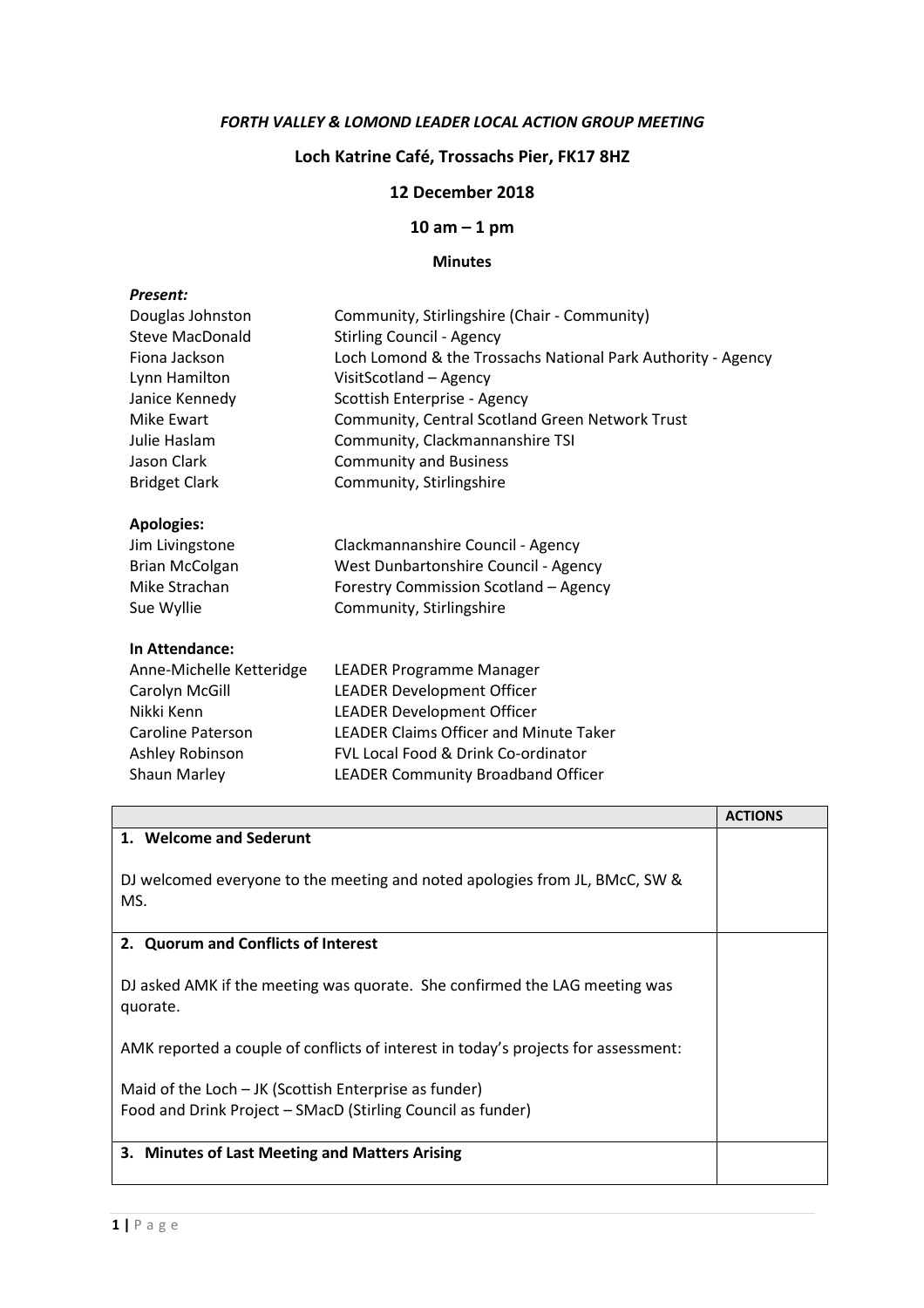| DJ asked if anyone had any comments in relation to the accuracy of the Minutes of<br>the meeting in October 2018. No-one had any issues and the Minutes were<br>proposed by JC and seconded by LH.                                                                                                                                                                                                                                                                                                                                                                                                                                                                               | <b>MINUTE</b><br><b>APPROVED</b> |
|----------------------------------------------------------------------------------------------------------------------------------------------------------------------------------------------------------------------------------------------------------------------------------------------------------------------------------------------------------------------------------------------------------------------------------------------------------------------------------------------------------------------------------------------------------------------------------------------------------------------------------------------------------------------------------|----------------------------------|
| <b>Matters Arising</b>                                                                                                                                                                                                                                                                                                                                                                                                                                                                                                                                                                                                                                                           |                                  |
| BC queried status of IFLI project discussed at previous meeting. AMK advised that<br>she had feedback the LAG's comments to Fife LAG who are leading on the project.<br>They had said their thoughts were similar but were waiting for more information<br>from the applicant (RSPB). Her impression was that Fife LAG are not yet 100%<br>behind the project themselves but this may change if the project outline changes.<br>BC noted she saw new signposts at the wetlands on her last cycle through the area.                                                                                                                                                               |                                  |
| 4. Recommendations from Strategic Activity Group                                                                                                                                                                                                                                                                                                                                                                                                                                                                                                                                                                                                                                 |                                  |
| AMK circulated updated budget allocation report advising that the Rural Enterprise<br>and Farm Diversification pots were now combined and has £241,102 available and<br>there is currently £111,259 in the Community pot to cover community projects and<br>cooperation projects.                                                                                                                                                                                                                                                                                                                                                                                                |                                  |
| 5. Projects for Assessment                                                                                                                                                                                                                                                                                                                                                                                                                                                                                                                                                                                                                                                       |                                  |
| 5.1 Killin Care Trust Cottages - Phase 1                                                                                                                                                                                                                                                                                                                                                                                                                                                                                                                                                                                                                                         |                                  |
| CMcG presented project to the LAG showing on screen where in the village the Care<br>Home is and where the new cottages would be in relation to the existing building.<br>She advised they are also looking to buy extra land at the back of the rear of the plot<br>but this isn't crucial to the LEADER application as it isn't very large and will be part of<br>the garden. The Care Home is currently negotiating with the owner the purchase<br>price as they do not want to pay over the odds.                                                                                                                                                                            |                                  |
| Killin Community Trust has some reserves to cover the purchase of this land - we<br>had thought of including it in the LEADER application, but the 10% max rule for land<br>purchase was making their application very complicated for the applicant - as only<br>10% of the whole LEADER project can be for land purchase. The Care Trust are<br>looking at making the buildings as green as possible and whilst their draft design was<br>for a single storey building there is potential for a 2 storey building, depending on<br>the outcome of the feasibility study.                                                                                                       |                                  |
| If they are successful today they hope to submit another application for phase 2 of<br>the project in the future - although they are aware that the LAG may no longer have<br>funds available.                                                                                                                                                                                                                                                                                                                                                                                                                                                                                   |                                  |
| DJ thanked CMcG for her presentation and asked the LAG for questions. LAG<br>member queried the design of the house - have they thought about storage for<br>mobility scooters, wider access for wheelchairs, etc? CMcG advised the drawing are<br>early concept drawings and be further investigated as part of this projects. Another<br>LAG member also pointed out that this will be also be a consideration for planning<br>permission. LAG member queried the timescale. CMcG advised applicant hoping to<br>complete phase 1 by March 2019, then start planning permission and build in late<br>summer 2019. LAG member noted no proper brief for consultancy which would |                                  |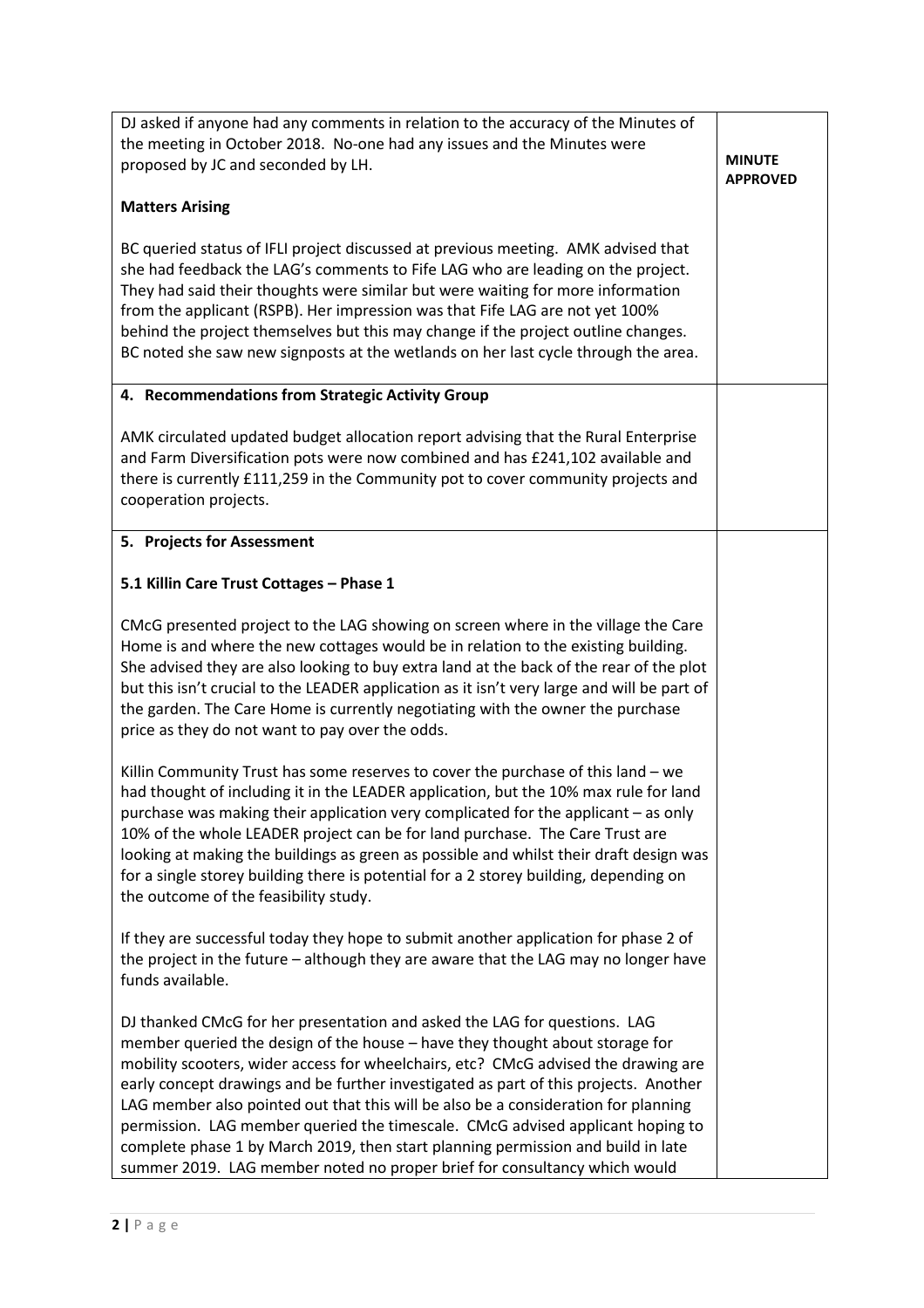| include a financial and 30 year plan for the buildings. CMcG advised applicant is<br>currently working on a brief, adding they know it's not their skillset. LAG members<br>offered to help, and also suggested Business Gateway for assistance and support in<br>the writing of the brief for the business plan work.<br>The LAG agreed it was a great project to support the community's desire to expand<br>the community run care home in a very logical way and a good fit with the LAG's<br>community empowerment priority under the LDS objective of sustainable                                                                                                                                                         |  |
|---------------------------------------------------------------------------------------------------------------------------------------------------------------------------------------------------------------------------------------------------------------------------------------------------------------------------------------------------------------------------------------------------------------------------------------------------------------------------------------------------------------------------------------------------------------------------------------------------------------------------------------------------------------------------------------------------------------------------------|--|
| communities. unanimously to approve subject to specific conditions:                                                                                                                                                                                                                                                                                                                                                                                                                                                                                                                                                                                                                                                             |  |
| 1. Consultant brief being agreed by the LAG. DJ and JC have offered to advise<br>on content of brief.<br>3 quotes for all work being sought.<br>2.                                                                                                                                                                                                                                                                                                                                                                                                                                                                                                                                                                              |  |
| 5.2 Local Food and Drink Project                                                                                                                                                                                                                                                                                                                                                                                                                                                                                                                                                                                                                                                                                                |  |
| SMacD left the room.                                                                                                                                                                                                                                                                                                                                                                                                                                                                                                                                                                                                                                                                                                            |  |
| AR presented to the LAG the option to extend the Local Food and Drink project by 1<br>year, advising total cost would be £36,000 with £18,000 requested from LEADER.                                                                                                                                                                                                                                                                                                                                                                                                                                                                                                                                                            |  |
| AR talked through the LAG's Food and Drink Strategy which she is hoping will be<br>endorsed by the Council's finance and economy committee in early 2019. She<br>explained the main themes are 1. "Vibrant local food economy", 2. "Investing in<br>people", 3. "Shaping a resilient future", and 4. "Showcasing and celebrating".                                                                                                                                                                                                                                                                                                                                                                                              |  |
| AR advised the Forth Valley Food Festival took place in October with a local food<br>promotion and programme. An example was Gartur Stitch Farm who are a small<br>holding just outside of Port of Menteith who offered goat milking and farm tours.<br>They have been so popular that they doubled the number of tours and plan to hold<br>them every weekend until March.                                                                                                                                                                                                                                                                                                                                                     |  |
| Other activities so far have involved visibility and representation - participating in<br>events and contributing to national consultations on local food and drink and<br>looking at local food procurement by the public sector particularly schools.                                                                                                                                                                                                                                                                                                                                                                                                                                                                         |  |
| Looking into 2019 the project is planning to implement the actions agreed in the<br>action plan which include strengthening a local food business network by<br>formalising, developing and supporting it. Also setting up a local food and drink<br>portal. Also linking local food businesses to schools and young people. Also helping<br>the area get Sustainable Food City status which will involve facilitating and<br>formalising a regional food partnership. Finally a schedule of events for 2019<br>including a bigger Farm Festival in October with more locations and higher profile<br>and a regional showcase "meet the buyers" event with Scottish Food and Drink will<br>be held in Stirling in October 2019. |  |
| DJ thanked AR and invited questions. LAG member queried Clackmannanshire<br>involvement? AR advised she would like more involvement from Clacks and had just<br>been introduced to a new person to join the steering group from Clacks thanks to<br>Julie from the Third Sector Interface. LAG member noted it would be good for the                                                                                                                                                                                                                                                                                                                                                                                            |  |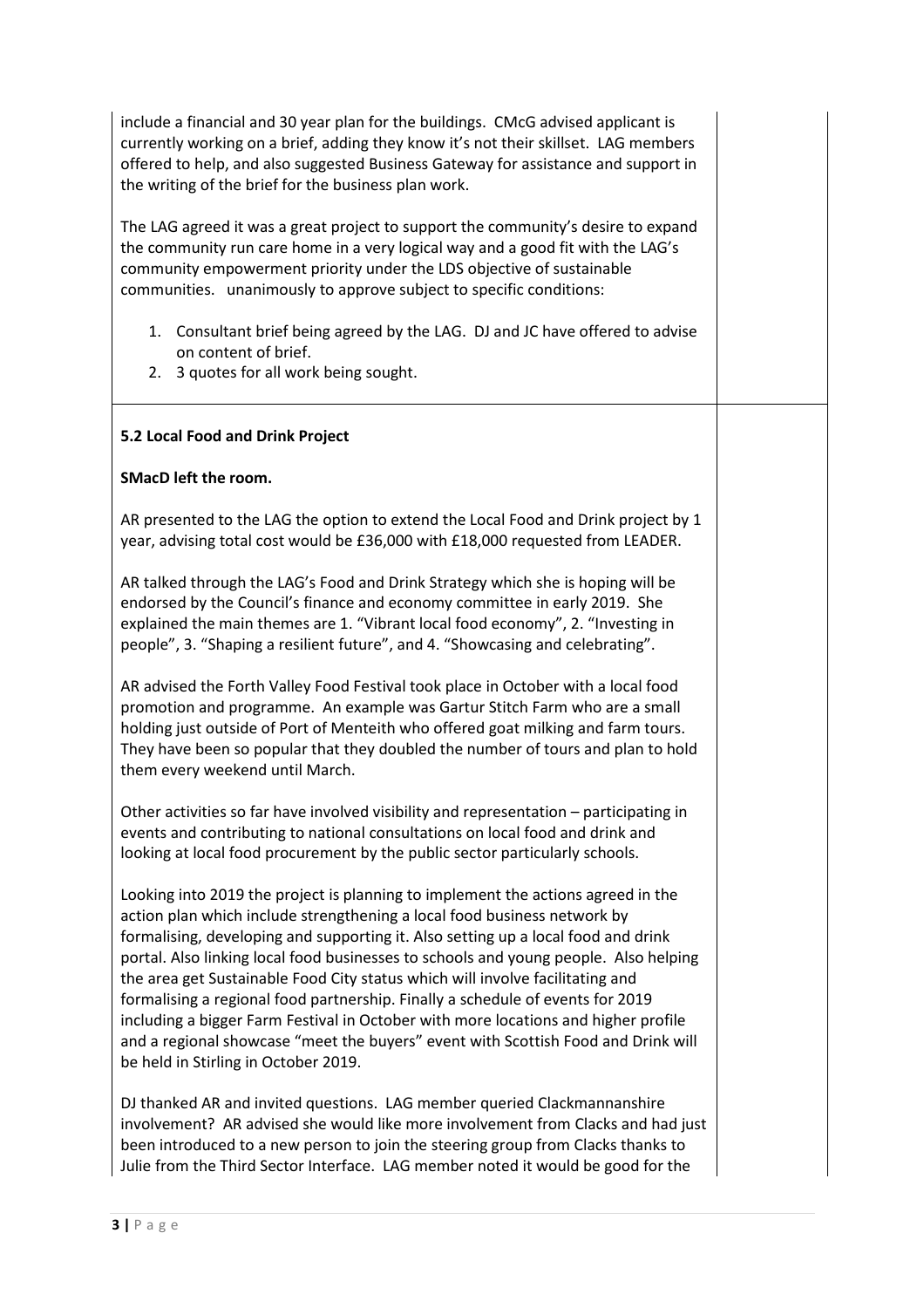National Park Authority to be more involved, although they had struggled to find the time. AMK asked if LLTNPA would consider contributing financially as that might make it easier to justify involvement in the project? LAG member would need to discuss funding possibilities.

### AR left the room.

AMK queried if LAG wish to extend the contract? (£36,000 - £18k LAG/£18k match funding), she acknowledged that match funding from Stirling Council is still to be confirmed, although it could be split between two parts of the Council. AMK advised that SMacD hold told her the strategy has been very well received by elected members and management so was hopeful. Currently looking for agreement from the LAG to extend the project with 50% match from Stirling Council with a possibility of some money from the National Park.

DJ invited questions. LAG in agreement to extend project and moving on from the strategy it should have deliverable outcomes. Discussions on possible funders included Sustainable Food Cities but they couldn't provide funding until later in the project. Also requested that project links with more events and attractions in Clacks and West Dunbartonshire. Also need to think about legacy and where project will be housed beyond LEADER.

LAG agreed to approve subject to:

- 1. Match funding being confirmed. LLTTNPA to explore possible funds as part of the match funding.
- 2. Specific and tangible outcomes/deliverables being delivered (representation, portal, business network, sustainable Food Cities and development of events).

#### AR and SMacD rejoined the meeting

## 5.3 Maid of the Loch – JK left the room as match funder

AMK took the LAG through this project as the project had been previously awarded a grant from the LAG in 2017 to fund the preparatory costs of an HLF Bid to get the ship sailing again. As the HLF bid was to be submitted in June with the outcome heard in September the LAG had said they would only cover the costs beyond September if the bid was successful.

Unfortunately the bid was not successful as HLF were short of funds, and the group have been invited to re-apply when the new HLF programme starts next year. In the meantime the group have been successful with the Regeneration Capital Fund for £1 million. The social media reach has gown thanks to the funded post from LEADER. On the back of the huge number of followers they are now keen to be an early adopter for the crowdfunding project.

The group plan to reapply to HLF for their March decision and have asked if they can keep £16,000 of their original allocation to be used to support them for the resubmission project and continuation of the social media activity. In terms of match funding Scottish Enterprise has said they will continue to fund if LEADER do.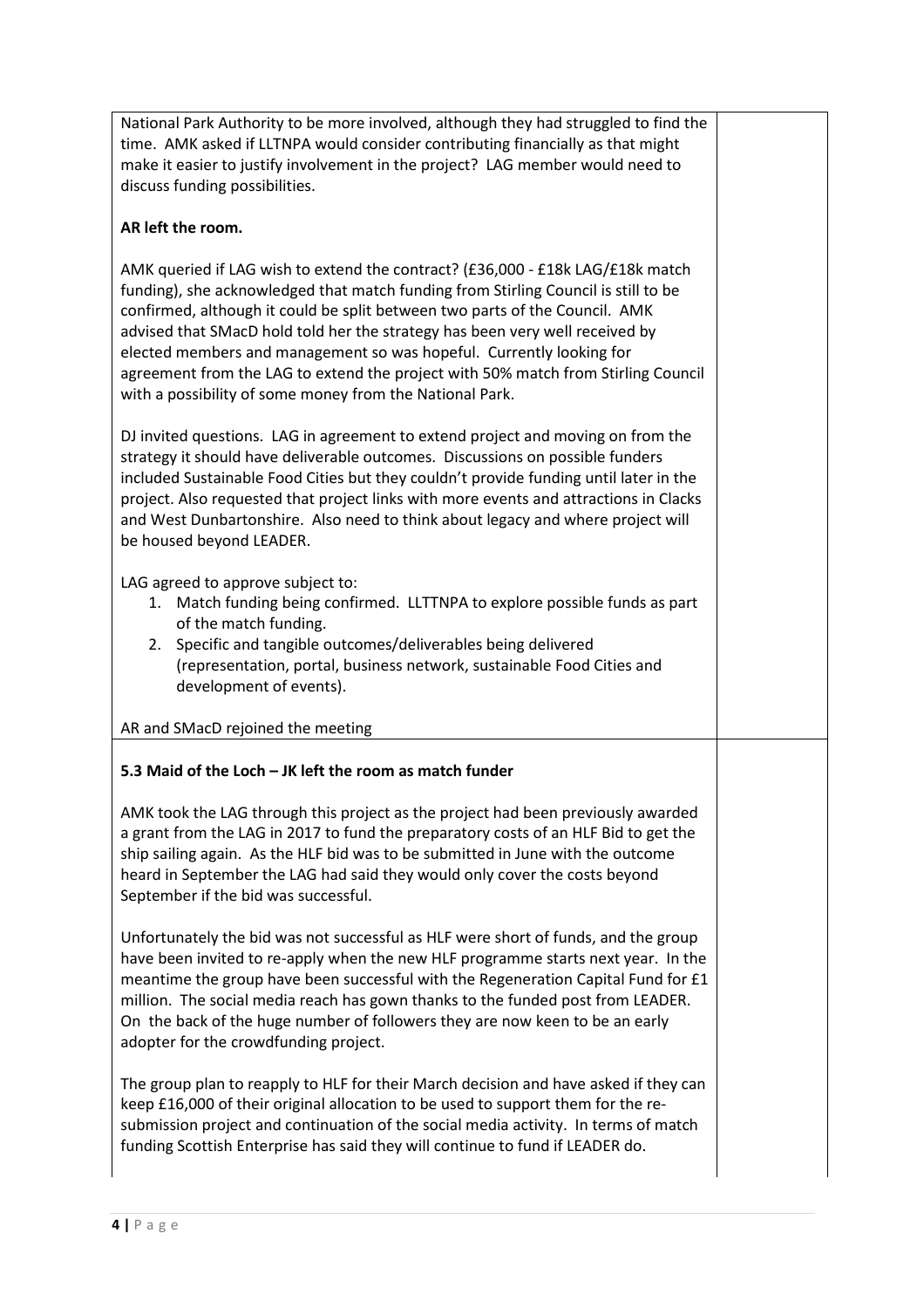LAG noted that the group will need the social media role for a successful crowdfunding campaign and would be a shame not to resubmit to HLF after all the work the group had done. The LAG agreed unanimously to approve keeping a total of 16k of the original award - max £10k for digital media role to June 2019 and project bid support (max £6k) to March 2019.

JK rejoined the meeting

# 6. Co-operation Projects in Development

# 6.1 Foraging Fortnight

NK introduced her project advising it's still in development and hopes it will be ready for scoring in late January by written procedure.

The project is to celebrate Scotland's natural environment and wild food through a national foraging fortnight, held in 2019 and 2020, involving a wide range of foraging and wild food activities across the 7 LEADER areas. Each of the LEADER LAG areas will focus on the angles that fit their LDS and target groups. Some are allocating more budget than others to the local activities (all will need to put in equally to the shared activity budget). SNH will contribute £2,000 plus staff time and will run 6 events. The total shared costs are likely to be £142,000 (£20k per area)

Main Costs: Campaign/Event Coordinator, PR/Marketing campaign including video footage, Travel costs for study trip to Zaube, Danish speaker visit (Vild Mad).

The Main Common Activities are: Development and Promotion of Foraging Fortnight, visit to Latvia's Wild Food Festival July 2020 (Leader project – chef entrants to their competition), Visit from Vild Mad Project Manager (to give talks at a few chosen locations in FF). What's new: Foraging App ditched, trial of Autumn and Spring timings

NK is currently costing out activities in our local area.

NK asked the LAG to contact her if they had any questions or ideas. LAG said they were keen to see the project come forward because of the strong link with the WildWonders project and were happy to score between LAG meetings.

## 6.2 Smart Villages Transnational

SM advised he recently attended the INCA awards (broadband Oscars) in London where the Balquhidder Community Broadband project won best community project in the UK. They also won at the Scottish Rural Parliament in the outstanding rural innovation in transport and infrastructure category – he thanked everyone who voted. They have also been nominated for an EU award.

SM updated the LAG on current projects including free Aberfoyle wi-fi build is about to commence, tender has just been published for Trossachs phase 1 (Brig O'Tuk), supporting Gartness community with a network design for their area, supporting Blairlogie to upgrade their network to full fibre and working with 8 other communities regarding deployment.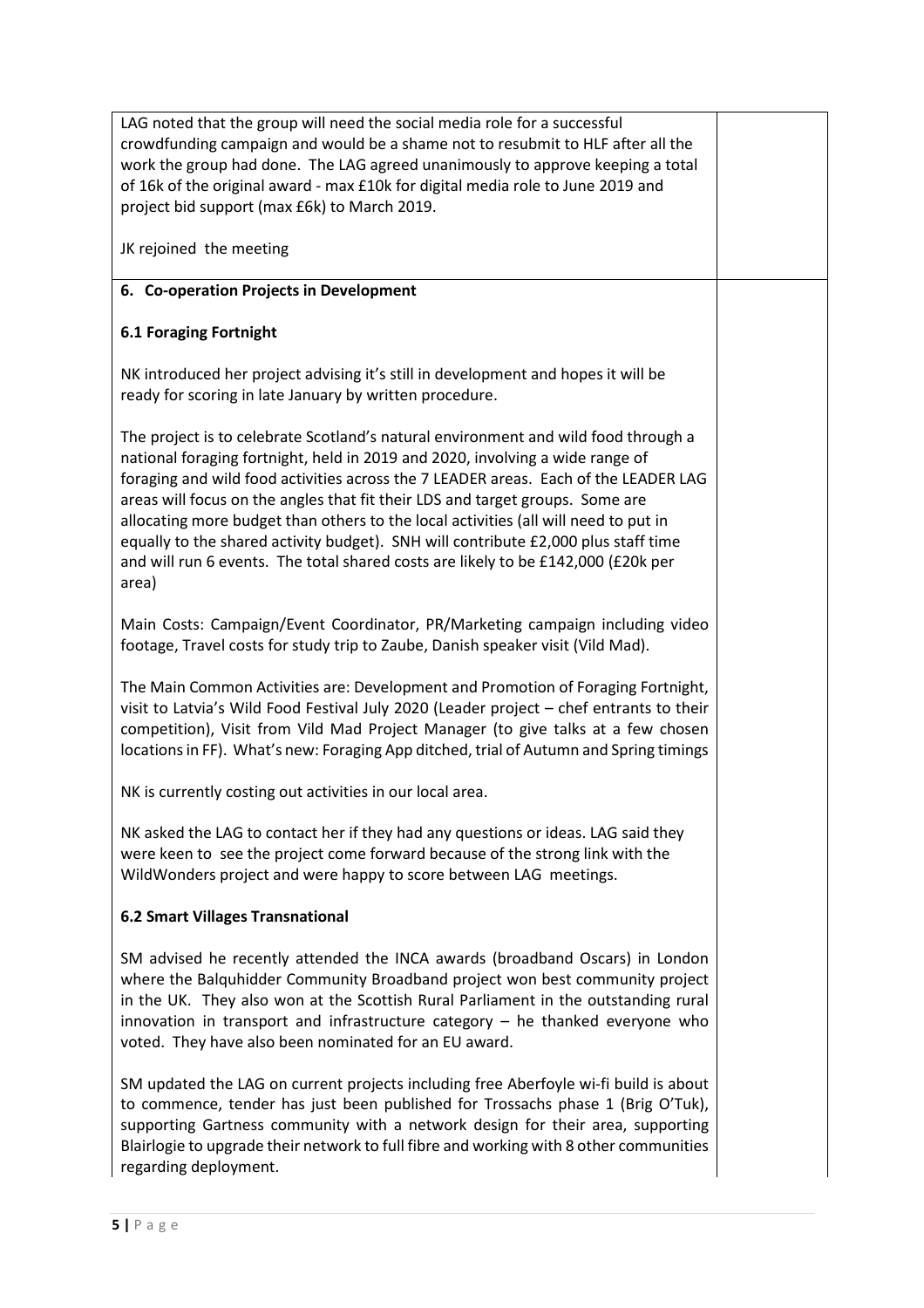| SM advised he has been working on developing a transnational Smart/Digital Villages<br>project with 5 other LAGs around Europe with a LAG in Finland being the lead. The<br>project aims to exchange the best practices related to Digital Communities and smart<br>local developments, identify ways to generate added value for the rural territories,<br>establish a transnational network of LAGs between the partner regions and offer<br>them an opportunity to learn from each other, and add local residents' knowledge on<br>the multiple opportunities of smart development. |  |
|----------------------------------------------------------------------------------------------------------------------------------------------------------------------------------------------------------------------------------------------------------------------------------------------------------------------------------------------------------------------------------------------------------------------------------------------------------------------------------------------------------------------------------------------------------------------------------------|--|
| SM is still working on costings for the project but hoped to bring it forward to the LAG<br>in March 2019.                                                                                                                                                                                                                                                                                                                                                                                                                                                                             |  |
| LAG agreed it's a natural follow on from what's already happening and were<br>supportive of the project being developed coming to them in March.                                                                                                                                                                                                                                                                                                                                                                                                                                       |  |
| 7. Project Allocations & Projects Requiring LAG Attention                                                                                                                                                                                                                                                                                                                                                                                                                                                                                                                              |  |
| AMK circulated a budget allocation update paper showing that up to today<br>£1,707,069 or 82% of the total budget has been allocated. This is split by<br>Community pot £1,207,441, Rural Enterprise & Farm Diversification £315,500 and<br>Co-operation £184,128. She added that we are still healthy in terms of funds and<br>we have been advised that the Treasury Guarantee has been confirmed as covering<br>LEADER so we can still allocate up to the end of December 2019.                                                                                                     |  |
| LAG queried underspends from other LEADER areas? AMK advised that this had<br>been discussed by the Scottish Government but because of the end date for<br>allocations had been extended for everyone there may be some funds available but<br>it probably wouldn't be very much.                                                                                                                                                                                                                                                                                                      |  |
| <b>Projects requiring attention</b>                                                                                                                                                                                                                                                                                                                                                                                                                                                                                                                                                    |  |
| Bowling Viaduct project - AMK advised project were awarded £300k in March but<br>are still waiting on match funding confirmation from Sustrans. They were supposed<br>to start on site in December. LAG requested a revised financial timeline/project<br>update from the applicant for reassessment by the LAG in March 2019.                                                                                                                                                                                                                                                         |  |
| 8. Updates from Scottish Government and the Future                                                                                                                                                                                                                                                                                                                                                                                                                                                                                                                                     |  |
| AMK advised extension of awarding date to December 2019.                                                                                                                                                                                                                                                                                                                                                                                                                                                                                                                               |  |
| Scottish Government have been pushing for projects to keep their milestones up to<br>date - AMK and CP have been chasing projects who are behind on submitting their<br>claims as that is the way projects report on their milestones progress. At a more<br>local level our first project to be selected for inspection by Scottish Government has<br>been advised as Art 4 You but AMK didn't yet have a date for when this would take<br>place.                                                                                                                                     |  |
| DJ added that the next Chair's meeting is on 15 January 2019 and there will be a<br>celebration event in the Scottish Parliament organised by the LAG Chairs - this is<br>being hosted by Bruce Crawford in his role as convenor of the SG Finance<br>Committee and as a supporter of LEADER. The event will take place at the Scottish                                                                                                                                                                                                                                                |  |